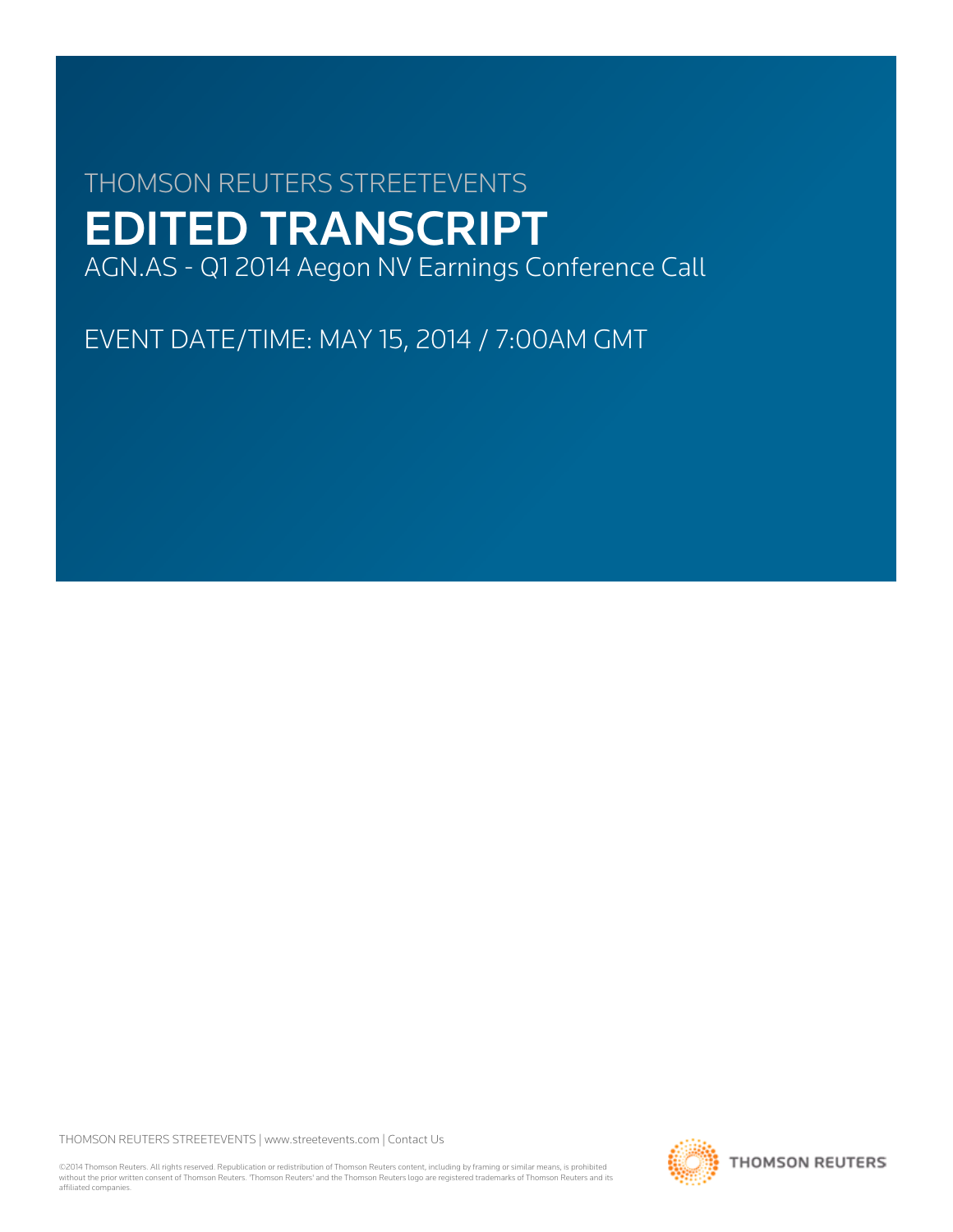#### **CORPORATE PARTICIPANTS**

**[Willem van den Berg](#page-1-0)** Aegon NV - Head of IR **[Alex Wynaendts](#page-1-1)** Aegon NV - CEO **[Darryl Button](#page-3-0)** Aegon NV - CFO

## **CONFERENCE CALL PARTICIPANTS**

**[Farquhar Murray](#page-3-1)** Autonomous - Analyst **[David Andrich](#page-3-2)** Morgan Stanley - Analyst **[Ashik Musaddi](#page-4-0)** JPMorgan - Analyst **[William Hawkins](#page-6-0)** KBW - Analyst **[Michael van Wegen](#page-7-0)** BofA Merrill Lynch - Analyst **[Maarten Altena](#page-8-0)** Mediobanca - Analyst **[William Elderkin](#page-9-0)** Goldman Sachs - Analyst **[Nick Holmes](#page-10-0)** Societe Generale - Analyst **[Francois Boissin](#page-11-0)** Exane BNP Paribas - Analyst **[Aki Khan](#page-13-0)** Dow Jones - Media

#### **PRESENTATION**

#### **Operator**

<span id="page-1-0"></span>Ladies and gentlemen, thank you for standing by. Welcome to the Aegon first-quarter 2014 results call on May 15. (Operator Instructions). I will now hand over the conference to Willem van den Berg. Please go ahead.

#### **Willem van den Berg** - Aegon NV - Head of IR

Good morning and thank you for joining us for this conference call on Aegon's first-quarter 2014 results. We're very much aware that this is a busy day for you as many companies are reporting at the same time, and therefore we'll keep it short. We would appreciate it if you take a moment to review our disclaimer on forward-looking statements which is at the back of this presentation.

<span id="page-1-1"></span>Now our CEO, Alex Wynaendts, will share his views on the highlights of this quarter's performance, and our [CFO], Darryl Button, is joining him to answer your questions. Alex, please share your thoughts.

#### **Alex Wynaendts** - Aegon NV - CEO

Thank you, and good morning, everyone. I will indeed provide you this time with a very short overview of our first quarter before we can go straight into Q&As.

This quarter we have again delivered a strong set of results, maintaining the positive momentum we've been seeing in the previous quarters. Underlying earnings were strong as a result of further growth of our business and supported by high equity markets and lower financing costs.

Earnings from the Americas included seasonal unfavorable mortality, which has been a common theme across the US life industry this quarter. The impact amounted to EUR20m, but was offset by strong results from our other units.

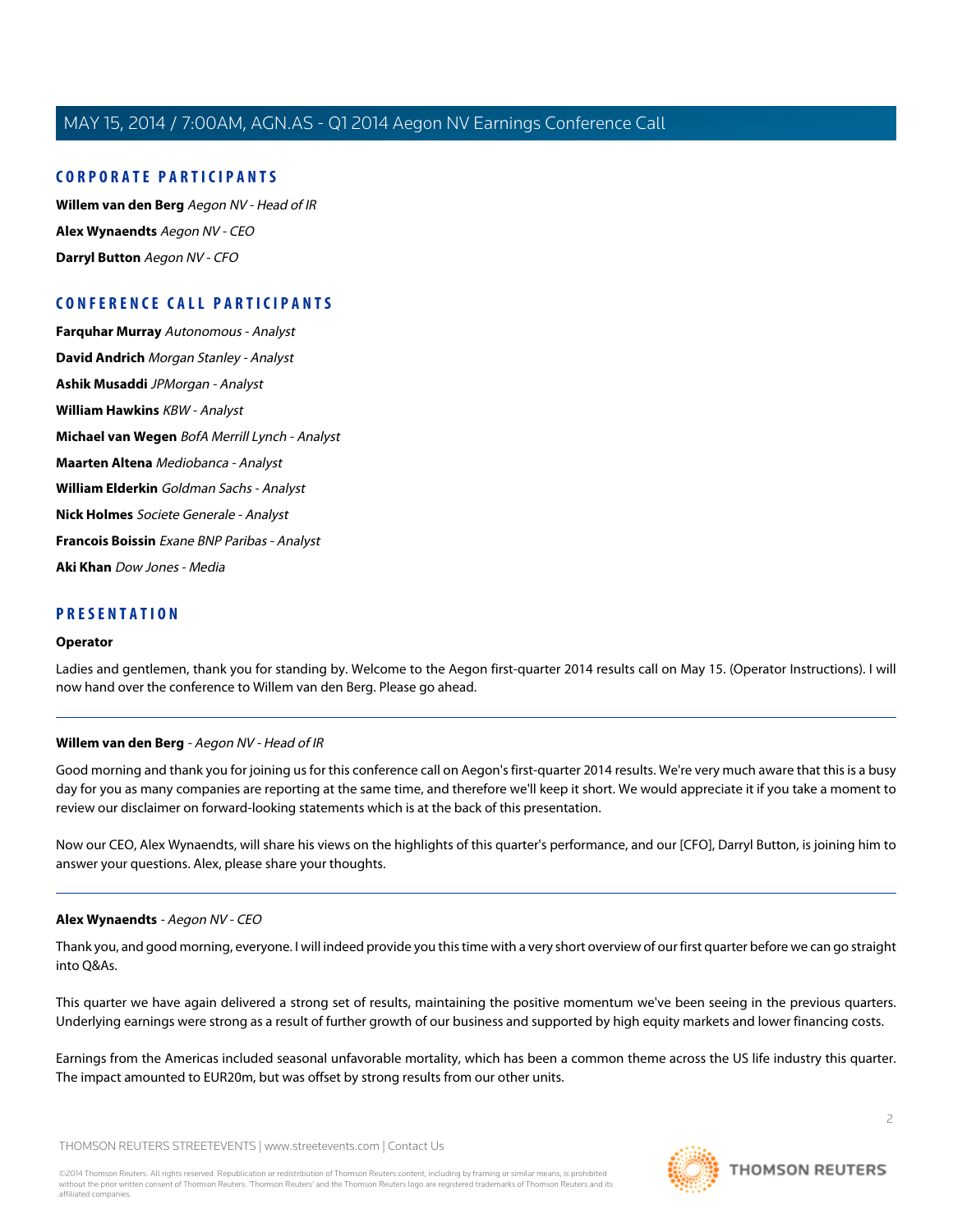The highlights this quarter are strong growth deposits, which increased by 35% and were higher in each of our business units. US pension deposits were up strongly, of plan takeovers, growing employee participation and higher contributions.

Our US variable annuity deposits also increased substantially. I am particularly pleased to report that quarter 60% of our variable annuity deposits were invested in Aegon managed funds.

In our asset management business we achieved exceptionally strong retail fund sales in both the UK and China.

But deposits were affected by two exceptional items. Following the change in regulation in Poland we have had to transfer EUR1 5b in pension fund assets to the Polish government. And secondly, one of our institutional clients in the UK replaced a EUR3b low-margin overlay program by a much higher-margin but smaller investment mandate.

I am convinced the high level of sales we are seeing this quarter is a result of the ongoing improvements to our products, our service levels and operation.

Consistent with our strategy, we continue to execute on our objective to reduce outstanding debt. We will achieve our objective to reach a leverage ratio of 26% to 30% and a fixed charge coverage of 6 to 8 times by the end of this year. And, as a result, our funding cost will further decrease in 2014, which improves our cash flows and has a positive impact on our return on equity.

At the same time we continue to make the necessary investments to accelerate the use of digital technology in order to get closer to our customers while enhancing efficiencies across our organization.

The recent launch of Retiready, our direct-to-consumer offering in the UK, is a good example of this. Retiready's online proposition allows customers to easily measure their retirement readiness and provides them with simple solutions to help customers reach their retirement goals.

I'm also proud to share with you the good results of Aegon's global employee survey, which showed that employees are more engaged with our strategy and more empowered to contribute to the Company's success. Actual survey results continue to improve compared to previous years, and Aegon is now consistently tracking above the financial services sector and at the high end of the high-performance norm for enablement.

Having engaged and enabled employees is at the heart of our strategy to transform our Company. And this is why our management team is excited by the prospects for our business going forward. We believe that the benefits of the actions we have taken, together with the strong quarterly results and the strength of our capital position provides us with a clear competitive advantage in our chosen markets, allowing us to gain new and retain existing customers that place their trust in Aegon.

Before we go into Q&As, I would like to say a few words on Solvency II. Although it has now become clear that Solvency II will be implemented by January 1, 2016, there are still many key details on implementation measures that need to be clarified before we can share with you more numbers. During our analyst and investor conference which we'll be hosting in New York on June 25, we will provide you with an update. Please scan the QR code on slide 6 for more detailed information on the A&I conference and to register, or contact Investor Relations.

We look forward to seeing you there. And we're now happy to take your questions. Thank you.

## **QUESTIONS AND ANSWERS**

#### **Operator**

(Operator Instructions). Farquhar Murray, Autonomous.

THOMSON REUTERS STREETEVENTS | www.streetevents.com | Contact Us

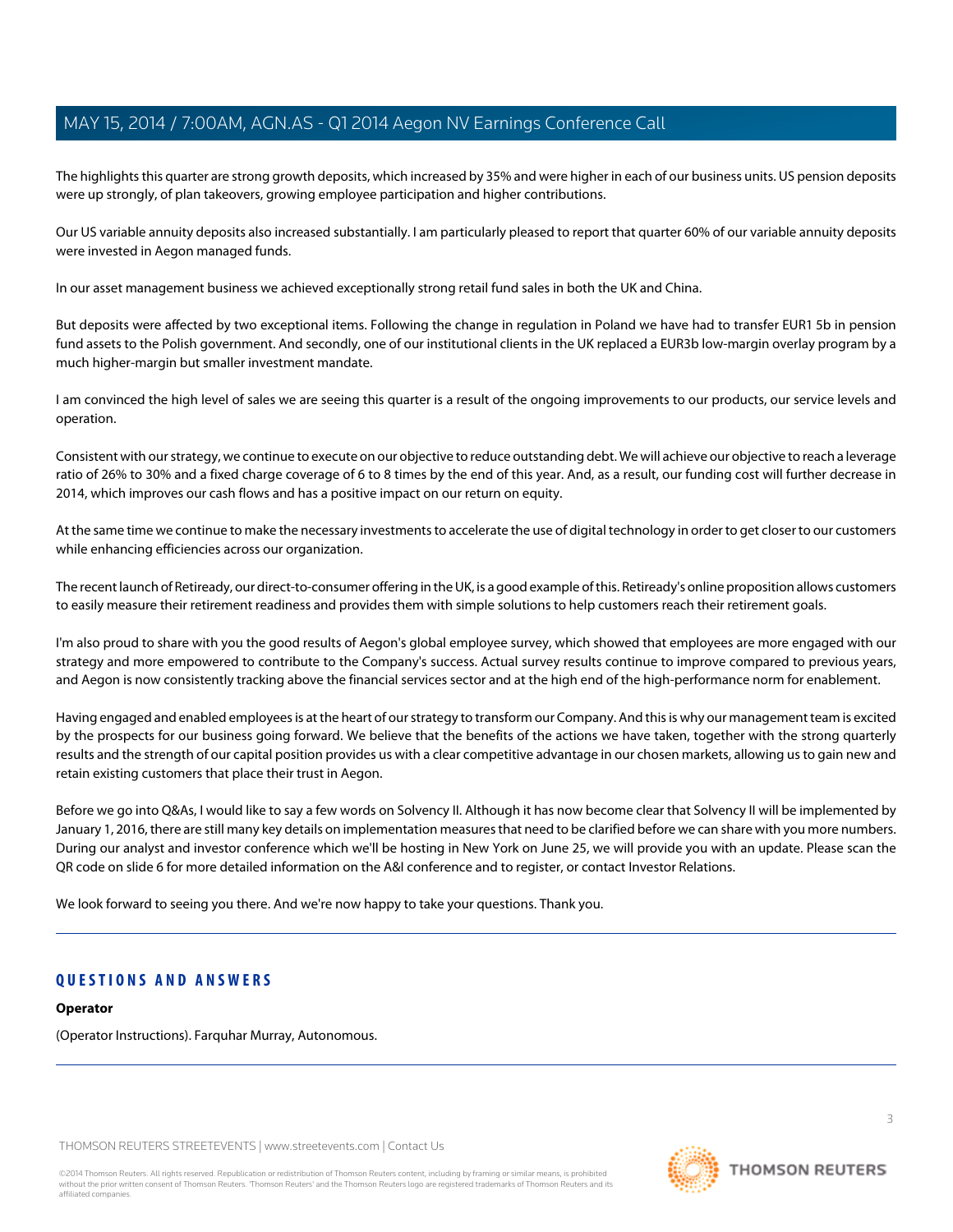#### <span id="page-3-1"></span>**Farquhar Murray** - Autonomous - Analyst

Morning. Thanks for being brief there actually. Just two questions, if I may. Firstly on the unfavorable seasonality, a figure of \$27m in the first quarter. Is that benchmarked against normal experience in 1Q? I'm just trying to understand whether we should expect that \$27m to roll out Q on Q or possibly actually a bit more given that we actually get a seasonality component on top of it.

And then secondly, on the normalized free cash figure of EUR305m for the quarter, within this you've made a positive adjustment of EUR22m for one-time items. Can I just confirm that that one-time adjustment is essentially normalizing to the AXXX solution? And when might we expect that solution to actually come through in the actual figures? I think last time you were indicating some point in 2014. I just wondered where you were there. Thanks.

#### <span id="page-3-0"></span>**Darryl Button** - Aegon NV - CFO

Yes. Hi, Farquhar. It's Darryl. Let me respond to those. On the mortality, no, it's not benchmarked to seasonal Q1 expectation; it really is benchmarked relative to our level of expectation for the year. So we look at that \$27m as the seasonal component, so I'd look for that to actually reverse as we go throughout the rest of the year, if our hypothesis on the seasonality is correct.

On your second question on the operational free cash flow, yes, we have tried to normalize out the additional strain that comes from the XXX business in the US. And we are looking to do some financing here in the second quarter, and so that should come into our operational free cash flows in the second quarter when we get that financing done.

#### **Farquhar Murray** - Autonomous - Analyst

And just as a follow-on there, once you get that solution, do we get the backlog coming through as well?

#### **Darryl Button** - Aegon NV - CFO

Yes. So basically we've been experiencing somewhere around 30m, 40m per quarter of additional strain and we have a backlog of about, let's call it, eight quarters that we're looking to finance, and so we should see that come through when we get that done.

#### **Farquhar Murray** - Autonomous - Analyst

Okay. Great. Thanks a lot.

#### **Darryl Button** - Aegon NV - CFO

Yes.

### <span id="page-3-2"></span>**Operator**

David Andrich, Morgan Stanley.

#### **David Andrich** - Morgan Stanley - Analyst

Hi. Good morning. Two questions on my side. First of all, I was just wondering if you could give us a brief update on the progress in the UK business, particularly related to free cash flow expectations for 2015.

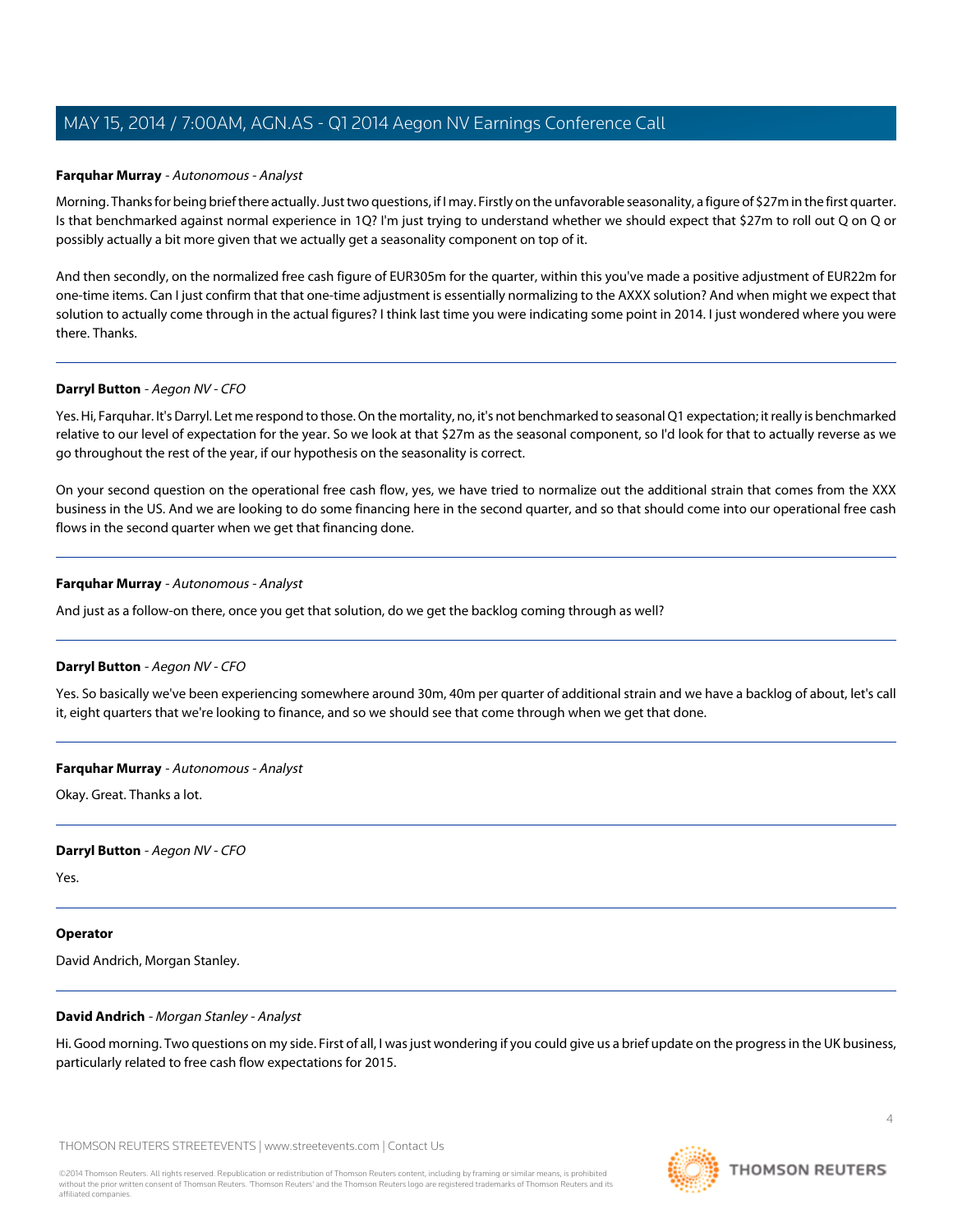And I was just wondering in terms of the US business and the at-retirement program, when should we see a clear impact in terms of higher retention and more retained -- yes, reduced outflows?

#### **Alex Wynaendts** - Aegon NV - CEO

Thank you. On the UK, I think we've been consistent with saying that we are targeting a cash flow -- operating free cash flow in the UK by 2015 of 150m and 200m, and we are on target to achieving that cash flow.

In terms of the US market, at-retirement, what we see is that there is opportunity actually to capture flows from customer that retire and maintain them in our system. We've put in place a number of initiatives, a number of organizational changes. And I think that what we're seeing right now is that around a bit lower -- less than 10% of maturing retirement money stays within our system. And it's obvious that we are also targeting to increase that percentage from 10% to at least 30%.

You will get much more around this theme in the A&I conference which we'll be holding in New York. Actually it will be very much central to what the strategy of the US will be. I really hope you'll be there so we can give you more color and much more numbers there. But this is at the heart of our strategy.

#### **David Andrich** - Morgan Stanley - Analyst

Great. Thank you very much.

#### **Operator**

<span id="page-4-0"></span>Ashik Musaddi, JPMorgan.

#### **Ashik Musaddi** - JPMorgan - Analyst

Can you give us some color around what's happening with equivalents? And what's [D&B's] view on equivalents? Are they happy for you to apply equivalents, assuming EIOPA allows for that? So that's the first thing.

Secondly, on your UK new business value under market-consistent basis declined significantly and it keeps on declining. So can you give us some color on the absolute basis-point margin that you're getting on the new flows on UK business? These questions will be very helpful. Thank you.

### **Alex Wynaendts** - Aegon NV - CEO

Ashik, let me take the first question on equivalents. As you know, this has been a theme which we have been discussing with you many times. For Aegon it's clear that we have the need for equivalents. It is very clear also for our regulator. And if you now see the progress which has been made between European Commission, European Parliament, EIOPA, it is clear that equivalents is going to be accepted and is going to be part that will be looking at Solvency II going forward.

Now there are still a number of details to be worked out. We need to understand exactly the implementation of the deduction and aggregation. But we're working through this with our regulator, and our regulator is clearly supportive and understands the need for it.

So I'm confident that we will come out with a -- within whatever period, next month or certainly hopefully well ahead of implementation, with clarity around how we will implement this equivalents. But there is no doubt that that will be put in place.

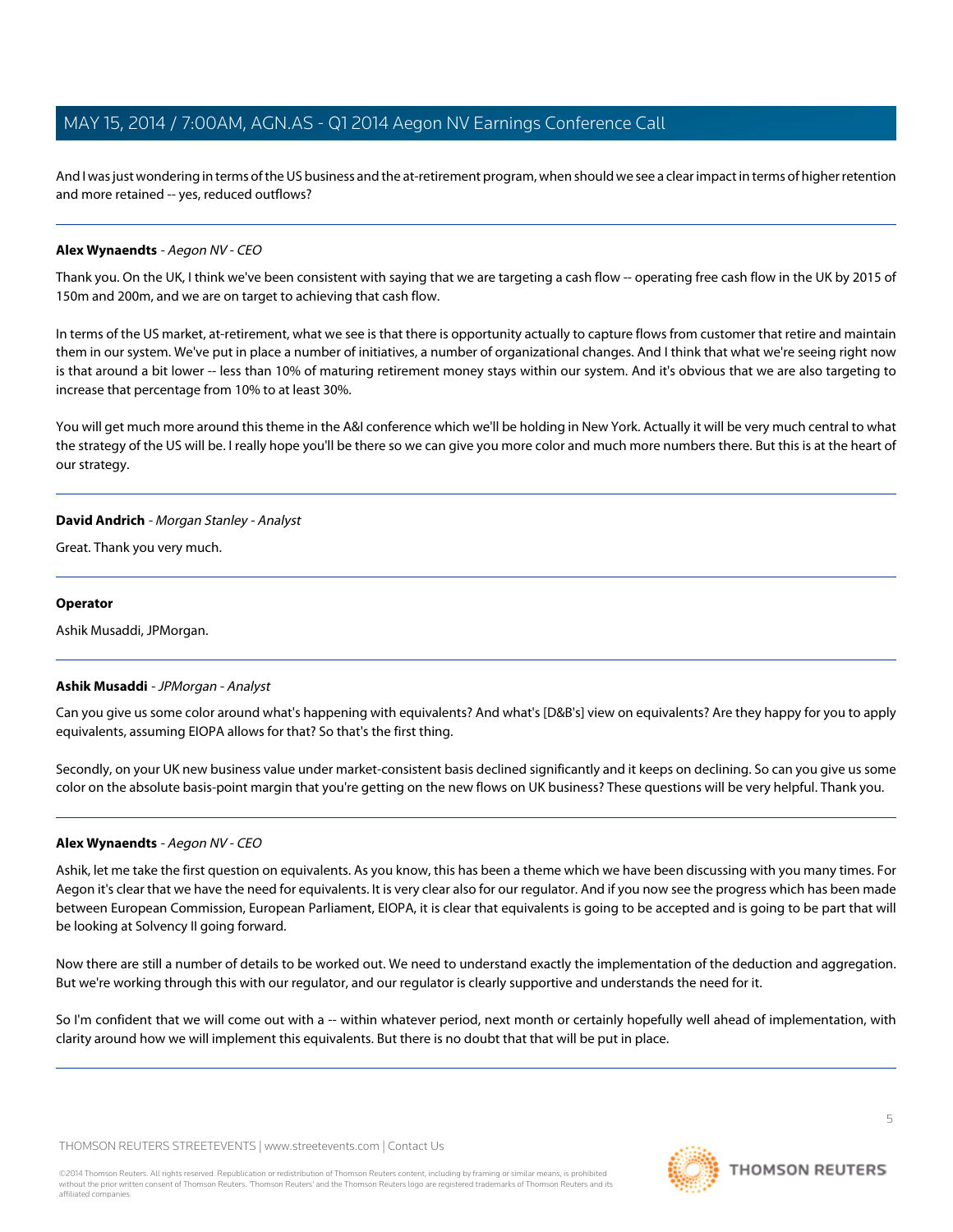**Ashik Musaddi** - JPMorgan - Analyst Okay. Thank you. That's very helpful.

## **Alex Wynaendts** - Aegon NV - CEO

Darryl on the UK?

#### **Darryl Button** - Aegon NV - CFO

Yes. Ashik, it's Darryl. On the MCVNB for the UK, it's really a couple of things going on right now. We have some negatives coming into the calculation from auto-enrolment right now, so -- which is effectively as we're going into auto-enrolment and looking at some of the smaller amounts that we're going to have to process and put onto the schemes that it's actually come out at a negative value. And that's a short-term phenomenon and I would almost call it an adjustment. It's obviously a downward economic adjustment to some of the existing schemes that we have. So we have to work through that period. And that's going to be with us in the short term.

The other issue is really just the platform, and we're just not at scale yet on the platform. So on the margin, we don't use greenfield status or the like, if you will, which means that we use the full expense base when valuing the business that's going on the platform. So until we get up to scale, the margins are going to be really small.

#### **Ashik Musaddi** - JPMorgan - Analyst

No. I agree. That's clear that you have up-front cost and all that's why margins are bit depressed. But how should we think about your absolute revenue margin? What basis points are you charging on your auto-enrolment or on your platform? So that -- any color on that would be good. Thanks.

### **Darryl Button** - Aegon NV - CFO

Yes. Well on the platform itself, we're in the 40 or 50 basis points' range on the revenue. Obviously the market is shaking itself out with all the changes that we've gone through recently. So I would say it's still a market that's finding itself on that front and we still continue to optimize as we see what competitors are doing. So that's where we're at now and we continue to look at that going forward.

And then in terms of bottom-line margin, it's really a function of the scale that I mentioned before. And it's really going to be another two to three years before we get the platform to where we need it to be from a scale perspective.

#### **Ashik Musaddi** - JPMorgan - Analyst

Okay. That's very clear. Thank you.

#### **Darryl Button** - Aegon NV - CFO

Yes.

**Operator** 

William Hawkins, KBW.

THOMSON REUTERS STREETEVENTS | www.streetevents.com | Contact Us

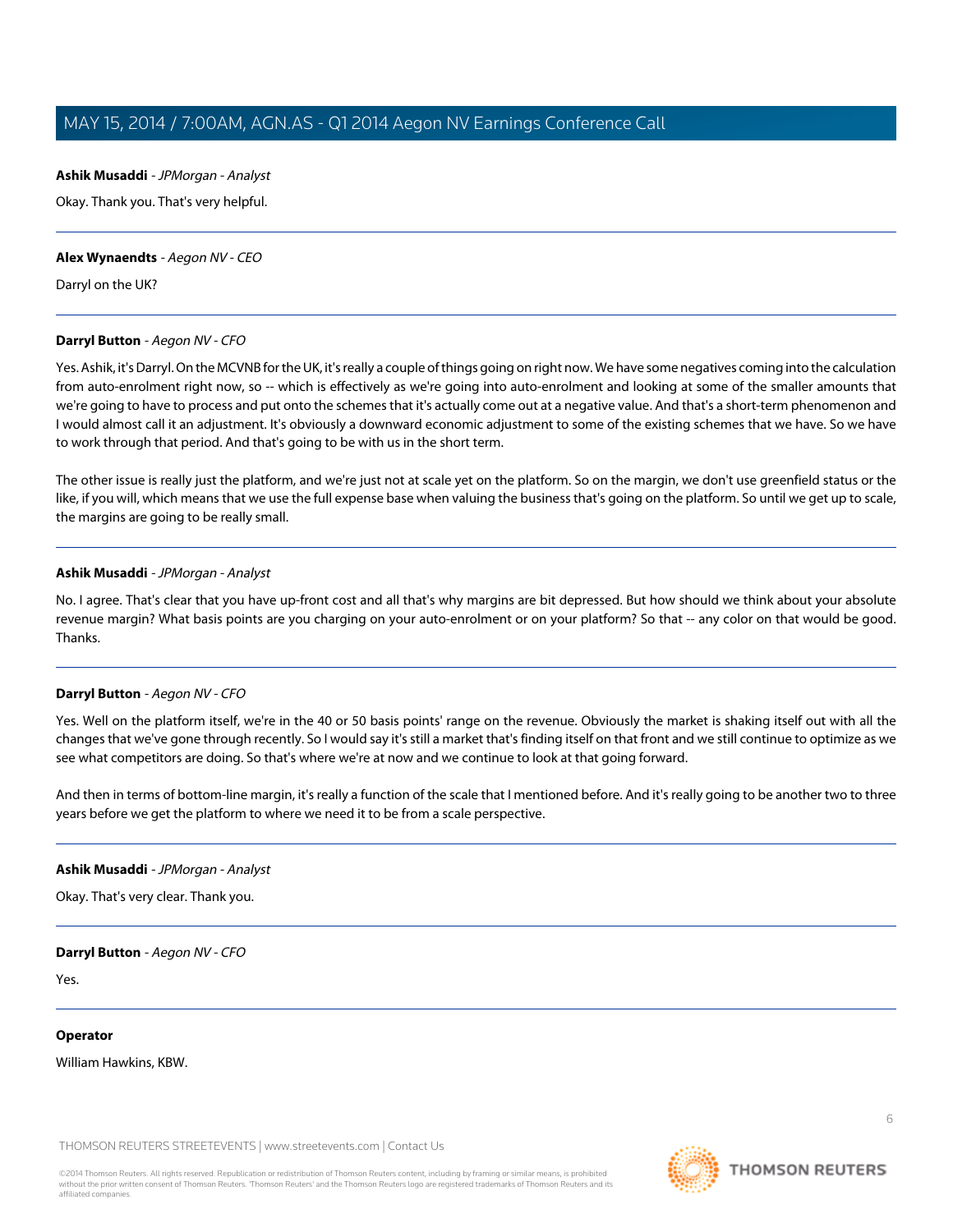#### <span id="page-6-0"></span>**William Hawkins** - KBW - Analyst

Hello. Thank you very much. And thanks from my side for being brief at the open as well. Two questions on the UK, please. Your platform funds were GBP1.6b versus GBP1.3b. But can you just tell us what was the flow impact in that increase from the first quarter?

And then secondly, could you give us any kind of discussion of what you see as being any potential impact from the tax changes that have been announced through this quarter? Is that generating any risks or any opportunities for you or is it just business as usual? Thanks.

#### **Darryl Button** - Aegon NV - CFO

Yes. On the -- hi, Will. On the platform flow, we are running about GBP100m a month, which means it was about GBP300m for the quarter in the platform. And I apologize but I missed your last question on tax, I think it was.

#### **William Hawkins** - KBW - Analyst

Yes. Just with the tax changes having a big impact on the wider annuity market, I'm wondering if that's having any impact on you guys in any parts of the business in the UK.

#### **Darryl Button** - Aegon NV - CFO

Well, yes. So in terms of the overall budget change in terms on the annuity, from annuity strategy perspective, we think that overall annuity sales are going to be down probably in the neighborhood of 50%. We're seeing something in the neighborhood of -- I think we saw 20%, 30% now, but we think that that's going to drift up to 50% down by the end of the year.

#### **William Hawkins** - KBW - Analyst

And it doesn't make you guys think that there's anything further that needs to be thought about the strategy? You're still happy with your strategy?

#### **Darryl Button** - Aegon NV - CFO

Well obviously from a strategy perspective, we think a lot of these flows are going to come over into the drawdown part of the market. And that's where the [old] platform and the drawdown strategy that we have on the platform, and we are working on another drawdown product to put on the platform next year, a guaranteed drawdown product to go with the drawdown product that we have now.

So we think we're very well positioned and will be positioned for that switch of consumer flows that are going to happen. So it's really in the heart of our strategy. So we feel okay with the changes in that regard.

#### **William Hawkins** - KBW - Analyst

Okay. Cool. Thank you.

#### **Darryl Button** - Aegon NV - CFO

Yes.

THOMSON REUTERS STREETEVENTS | www.streetevents.com | Contact Us

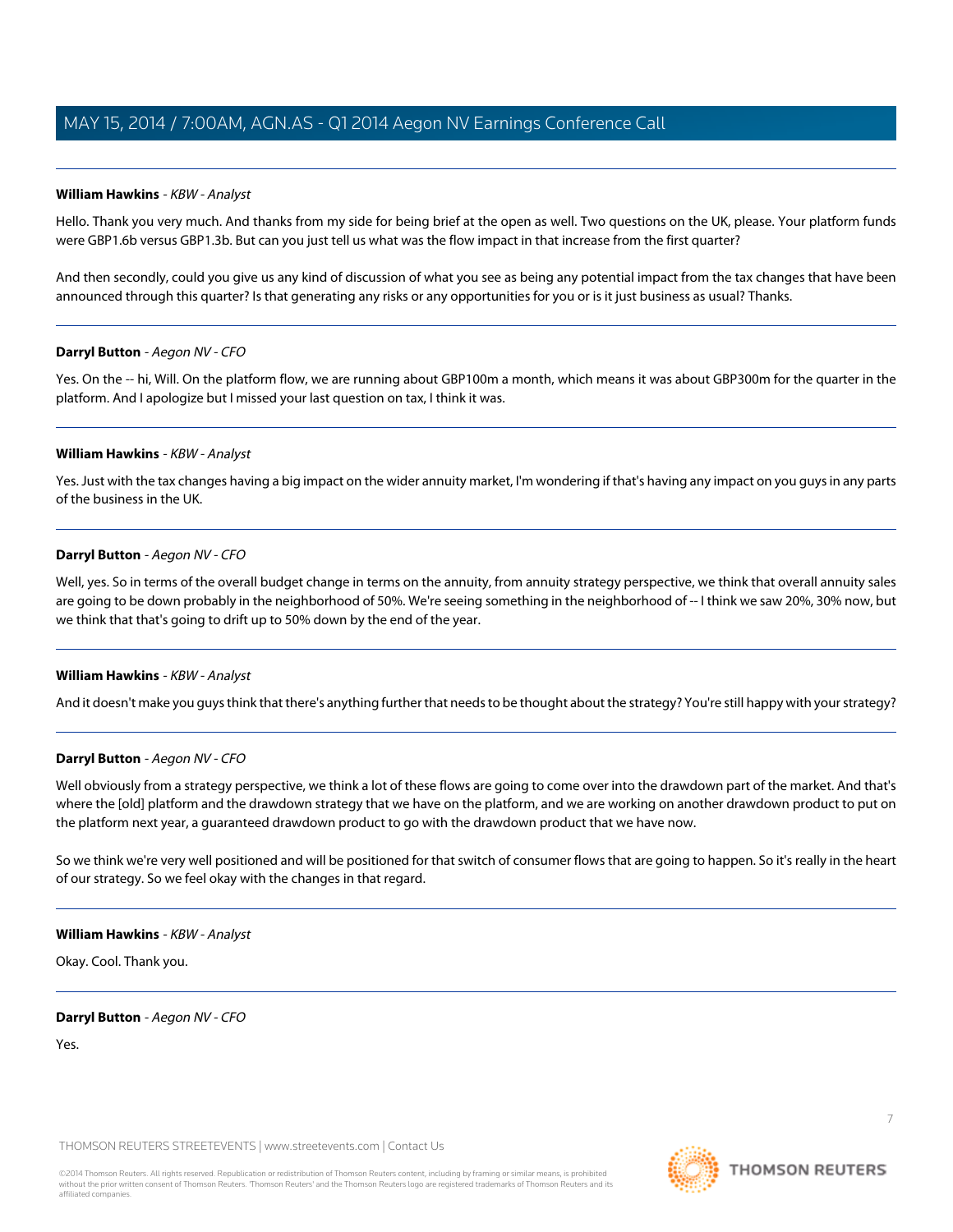#### **Operator**

Michael van Wegen, Bank of America-Merrill Lynch.

#### <span id="page-7-0"></span>**Michael van Wegen** - BofA Merrill Lynch - Analyst

Yes. Morning. It's Michael van Wegen from Bank of America-Merrill Lynch. I'm afraid I have to go back to the UK as well, two questions there or three. First of all, your persistency in the pension business in the UK recovered very well in Q1. I guess it's now closer to normalized levels. Is that something you expect to continue or what's the risk of seeing again volatility like we've seen in Q4? And that's question number one.

Question number two on UK cash flow, can you disclose what the cash flow for the UK operations was in Q1, both as an actual number and if you adjust for things like securitization, etc.?

And the third question would be on your strategy in the UK. You pointed out the 40- to 50-basis-point fees on the platform business. I think that in the business plan it's assumed that the overall margin doesn't decline as much, and that's partly driven by, for example, better margins on drawdown products. Can you talk a little bit about how the margins on drawdown products compare with the normal platform business and how you see AUMs developing for both the platform business and the drawdown product? Thank you.

#### **Darryl Button** - Aegon NV - CFO

Yes, Michael. Let me take the first two questions and Alex can take the third. The persistency in the UK, yes, it has come to what we think is a more normalized level. So obviously it will still fluctuate a little bit from here. But I think it is a more sustainable number that we're seeing and so we'll continue to watch that throughout the year.

UK cash flow. We're not currently disclosing the cash flow by pieces. What I can say is, back to what I've said earlier, is that I expect the UK cash flow to be relatively small this year in 2014. And that's a function of the investments we continue to make into Retiready and the platform, combined with the securitization, combined with the lack of scale on the platform and the expense reduction programs we have underway. So 2014 I expect to and we are seeing a relatively modest small contribution from the UK and I expect that to step change next year.

On the -- Alex do you want to do the --?

### **Alex Wynaendts** - Aegon NV - CEO

Yes, on the strategy in the UK, Michael, in response to one of the previous questions about what are the current margins we're making on the platform, keep in mind that we are -- now have been very much focusing on the workplace, so that's corporate pensions. And we've been focusing on what we call advised customers, which is the higher end of the market. That also explains why the margins on the platform are between 40 and 50.

What is now going to kick in with Retiready is much more the retail part of it, the non-advisor part. And it's clear that the margins in that segment are significantly higher. So when you look over time at the margin on our platform assets, what you need to have -- to keep in mind is the different parts of the business.

So the workplace, the high end of the market, advice, where we have intermediaries, and the growing part of our business that is through the retired platform, the non-advice retail business, which will come from our back book, customers that are [the orphan] customers, customers that have been part of our business for many years but have been -- not been receiving the kind of service you would expect right now. That will be moved on the platform, but clearly at much higher margins. I think you should be thinking in the range of 80 basis points, which, as you will understand, compares very favorably with very often the kind of margins there now being paid right now.

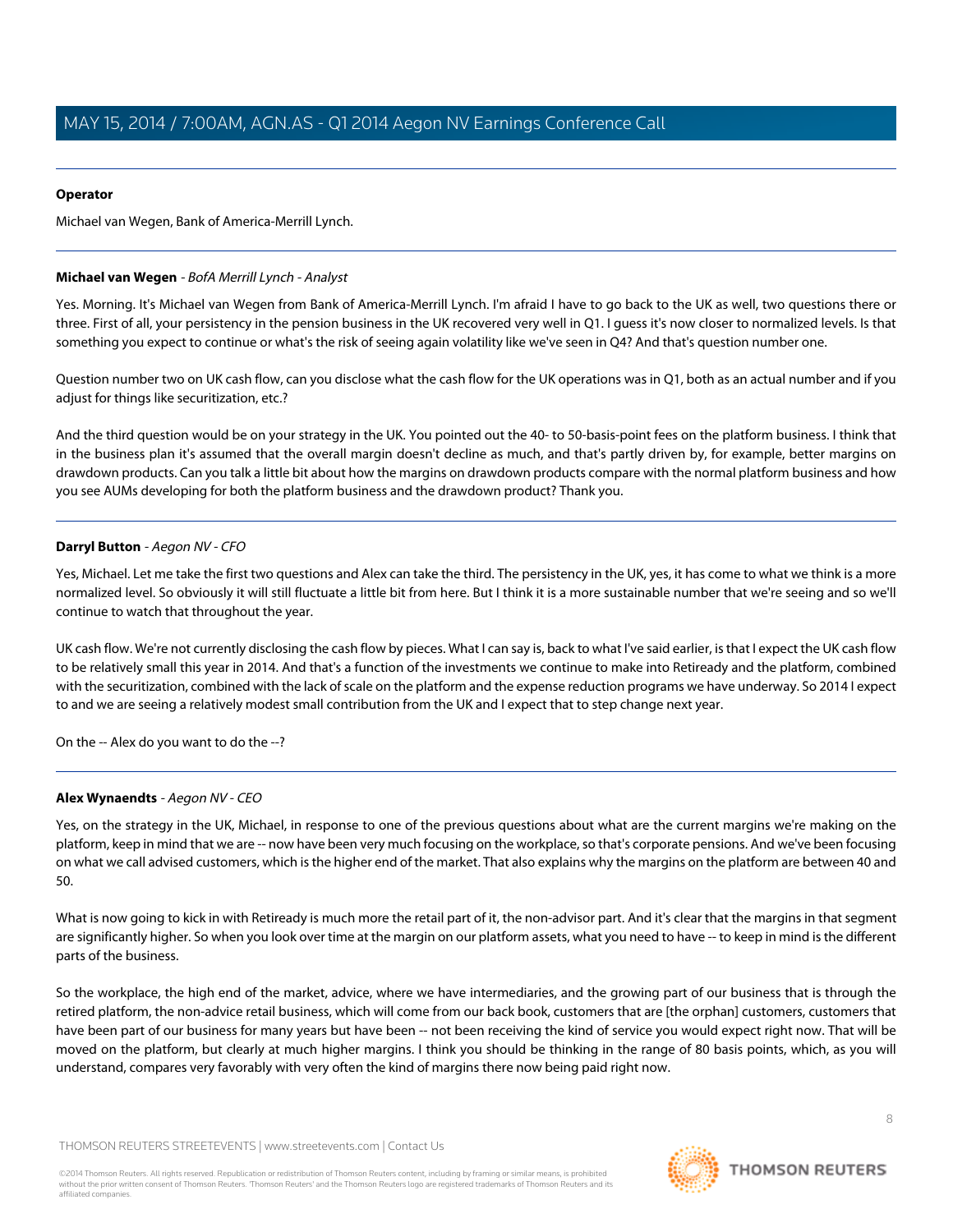What we therefore also hope is that not only we're converting business from the back book into the new Retiready on our platform and attract new customers, and that is also -- would be in the 80% range. So at the end, the mix will determine what spreads and what margin we'll be getting on the business. And I believe the mix also will be determined very much by how successful we are with Retiready.

We've launched that, and I'm sure you will have seen it. It's been a success in terms of launch. We've seen now the first customers but we need a bit of time to get to see the flows and to see how much really are we going to get on that platform. And that will determine, at the end, the overall mix of the business and therefore the margins. But that's our strategy going forward in the UK.

### **Michael van Wegen** - BofA Merrill Lynch - Analyst

Thank you.

#### **Operator**

<span id="page-8-0"></span>Maarten Altena, Mediobanca.

#### **Maarten Altena** - Mediobanca - Analyst

Yes. Good morning, gentlemen. Two questions on innovations, and the first one basically following up on the UK. As you're rebuilding your UK franchise gradually though, profits remain subdued, so to say. You currently have some GBP1.6b of platform assets under administration, whereas I guess you need about GBP10b to be breakeven. So could you comment on the expectations of the trajectory, how and when to achieve the breakeven level, and whether you see that achieved purely organically or maybe via acquisitions?

The second one is on innovations in the Netherlands as you have retail initiative Knab, which does not fully seem to meet expectations. So I was just wondering how much money are you willing to spend on this and what other innovations are you working on in the Netherlands? Thanks.

#### **Darryl Button** - Aegon NV - CFO

Yes. Let me just -- on the UK I'll just repeat what I said earlier. It's going to be two to three years is our expectation to get to scale on the platform, which we put at somewhere in the GBP8b to GBP10b range that we need to get to.

Alex, I think -- do you want to address this?

#### **Alex Wynaendts** - Aegon NV - CEO

Yes, on the Netherlands. By the way, Maarten, I hope you have become a customer of Knab because then you probably wouldn't have asked this question. What we see is that we are gaining momentum with Knab in terms of customers. What we see in particular, and that's pleasing, is that those that are customers are very satisfied with it. We've now launched recently a new initiative and to focus on self-employed, the payers for the Dutch people, self-employed. And that actually is gaining quite a lot of traction, which is not surprising because often the self-employed are more -- do more things themselves, also financially. And we see actually quite some traction in that part of the market.

Having said that, we obviously would have preferred and we would have loved to see the business accelerating quicker and getting much more new customers than what we see right now.

On the other side we see some good deposits coming to Knab. It is taking time. But what's the most important thing for us is that it positions us in the market as being an innovator, as being a new bank, as being a bank that is really looking after the interests and the customers in the way the

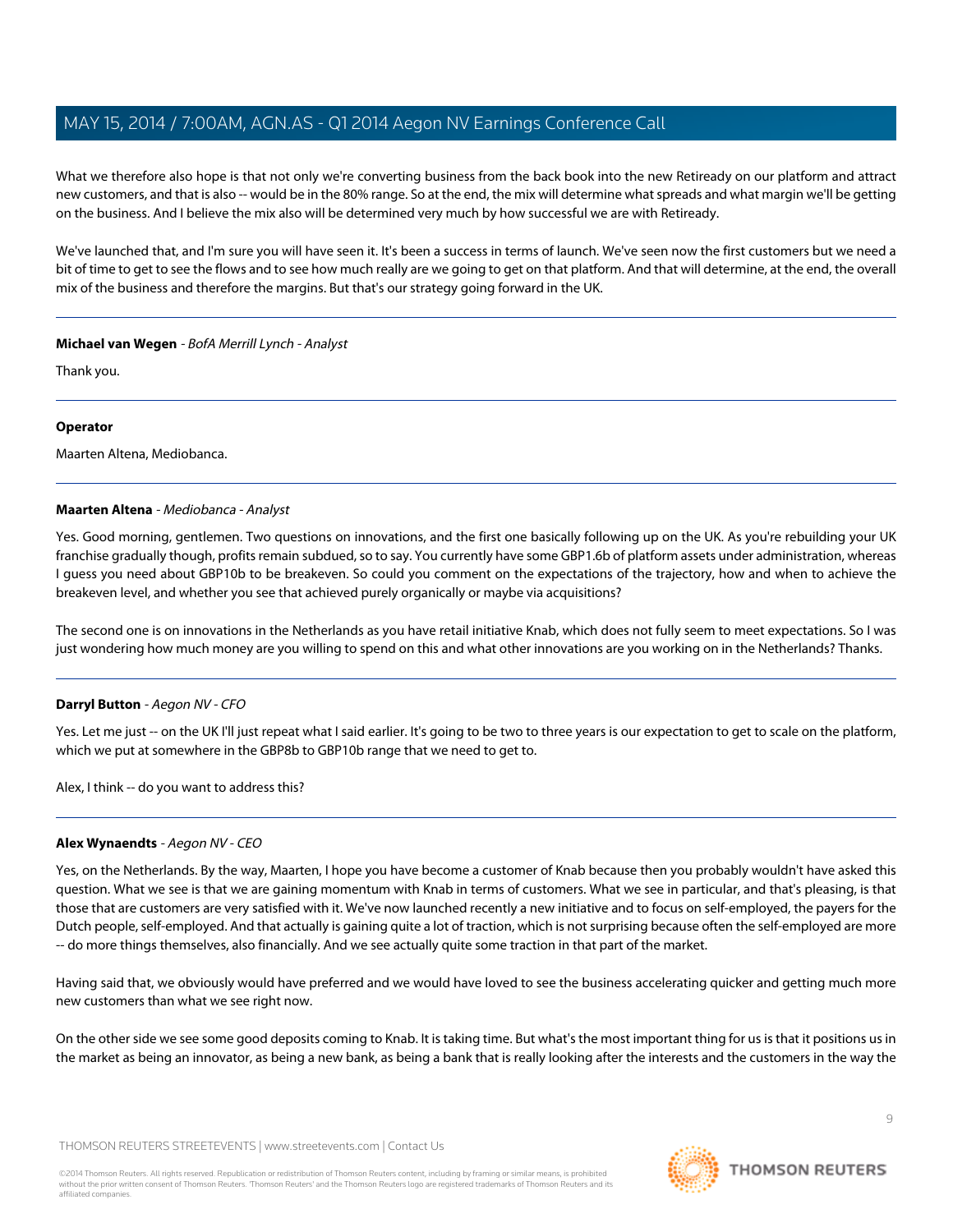customers want to see. And it will take a bit of time. But we are absolutely confident that this is the right concept. And we're seeing now with the expansion of our scope in the market to the self-employed, we see actually quite some traction.

#### **Maarten Altena** - Mediobanca - Analyst

Okay. Perfect. I'm not yet a Knab customer, but you've definitely got my attention.

#### **Alex Wynaendts** - Aegon NV - CEO

[Strongly interested, yes].

#### **Operator**

<span id="page-9-0"></span>William Elderkin, Goldman Sachs.

#### **William Elderkin** - Goldman Sachs - Analyst

Thank you. Good morning, everybody. A couple of questions. First of all on the Dutch business. The commentary on the pensions earnings referred to improved margins on mortgages, I think. I know this can move around. I'm just wondering, is that level of earnings something we can regard as sustainable?

And secondly, staying with the Dutch business, when can we expect to see an improvement in those non-life earnings coming through?

Second, back on the UK, I'm afraid. You've quantified the effect of DWP requirements at GBP20m to GBP25m on an annual basis. At what point would we expect to see that effect actually coming into reported earnings?

And then finally, just given the change in the accounting policies, is that underlying model margin guidance you've provided in the past, is that still valid or is that something that needs to be updated in due course?

#### **Alex Wynaendts** - Aegon NV - CEO

Darryl?

### **Darryl Button** - Aegon NV - CFO

Yes. Hi, William. Let me see. I got the first three for sure. I might get you to repeat the fourth one. On the pension earnings in the Netherlands, yes, I think it is sustainable. We've done some ALM repositioning on some of the assets. A few more of the mortgages have worked their way into the portfolio backing the pensions, and I think that has created the additional earnings. And I do look at that to be a sustainable number going forward.

You asked about non-life in the Netherlands. I think in terms of turnaround, there it has been -- it has admittedly been a struggle and we have done a lot of work to re-underwrite and re-price that business. Unfortunately we're still seeing some of the residual claims come through from the storms and the fires that we consider to be maybe a little more one-off, if you will. And those did come into the results in the quarter. So I still look for improving results from the Dutch non-life business on the back of re-underwriting and re-pricing.



 $1<sup>0</sup>$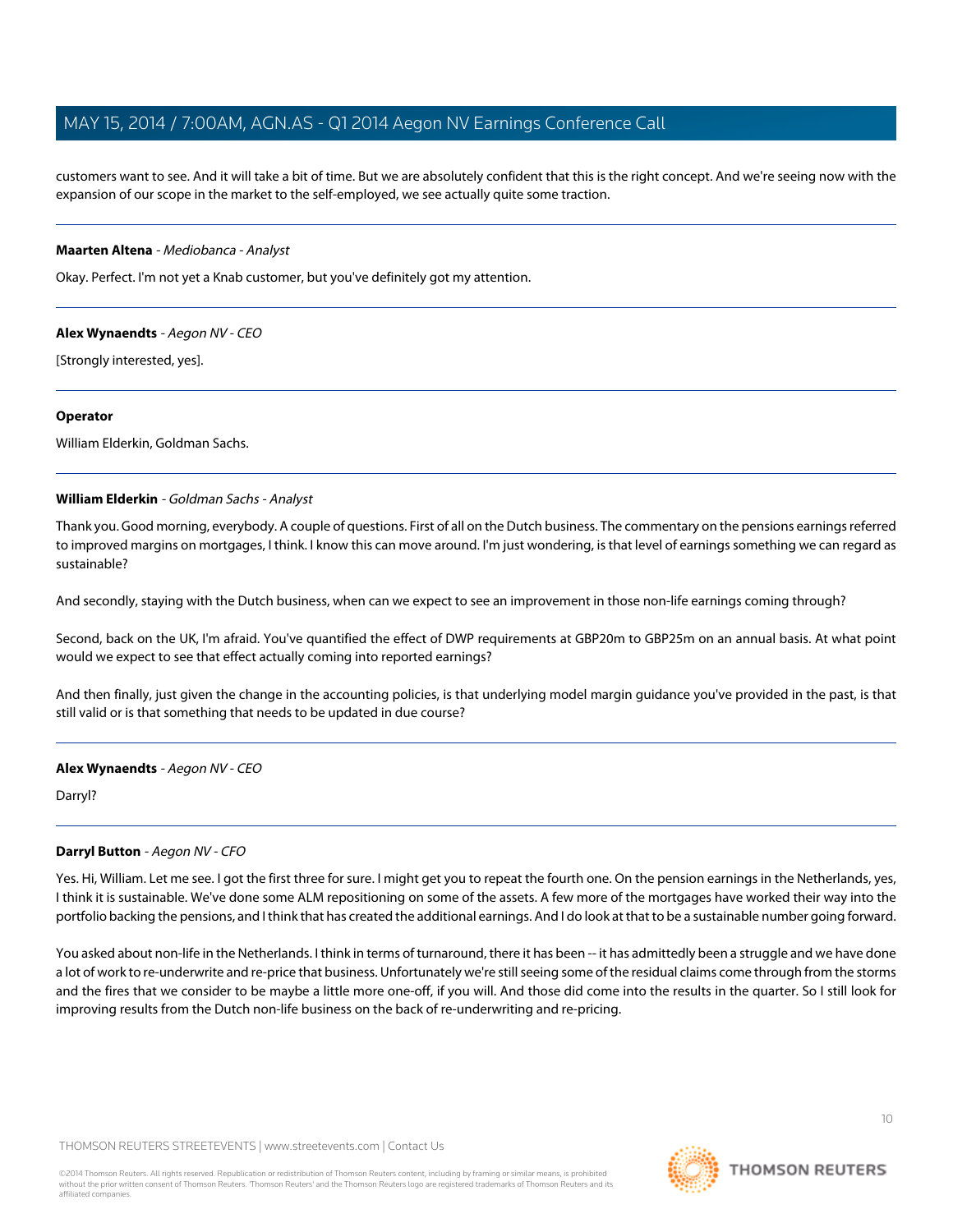You asked about the UK DWP GBP20m to GBP25m, when? When it's effective in 2015, so April 2015, I think it is, so -- is when we have to basically implement that. So this'll be a second half 2015 effect that we'll start to see come through the numbers. Between now and then we'll obviously be sharpening our pencil and fine tuning this number. But GBP20m to GBP25m is our best estimate at this point.

Fourth question, I apologize. I missed it.

#### **William Elderkin** - Goldman Sachs - Analyst

Just the question was you've given some model margin guidance, particularly for the US business in the past. I was just wondering, given the change in accounting policies, are those model guidance levels still valid or is that something that needs to be revisited?

#### **Darryl Button** - Aegon NV - CFO

We are taking a look at that right now. We'll probably talk about it at the A&I in June. I do know that on the VA side, a few -- because the VA business is growing and the new DAC policy we have, that does create some additional earning strain that wasn't there before. So that's why the margin is a little bit lower this quarter at, I think, 75 basis points, somewhere in there. So we're taking a look at that. That's a function of growth and the new DAC policy.

On the pension side, we are seeing a bit of a trend on the pension side in the US for some of the larger cases are coming in on more of a per-participant charge as opposed to an AUM charge. That puts a little downward pressure on the margin, if you will, but obviously doesn't impact the earnings growth trajectory. So the US is going to address that issue as well and the right way to look at the margin metrics in there. And we're going to address that in June as well.

#### **William Elderkin** - Goldman Sachs - Analyst

Thank you.

### <span id="page-10-0"></span>**Operator**

Nick Holmes, Societe Generale.

### **Nick Holmes** - Societe Generale - Analyst

Thank you very much. Yes. Two questions. First one is on the US. With your very strong growth in variable annuities, I wondered, could you tell us a bit more about how your product compares with the competition? And I guess what I'm getting at is that we've seen some of the larger players backing away and I wondered, is your product now looking relatively more aggressive? Or would you say that it's still at the lower end of the risk spectrum, which I think is something that you've been quite proud of?

Then the second question is on the UK. Just I think we've covered annuities, but I wondered if you could comment on the pensions cap and also the proposals for examination of run-off business, whether there'll be any effect from those. Thank you.

### **Alex Wynaendts** - Aegon NV - CEO

Nick, on the US, I'll be brief here because we will address this in really much more detail in our conference in June, and we really hope to see you there. What we see is that the market actually has been attractive for us. We've been talking about returns on equity close to 20%. And recently we have seen a little bit of pressure, more pressure, but still allowing us to have very attractive returns.

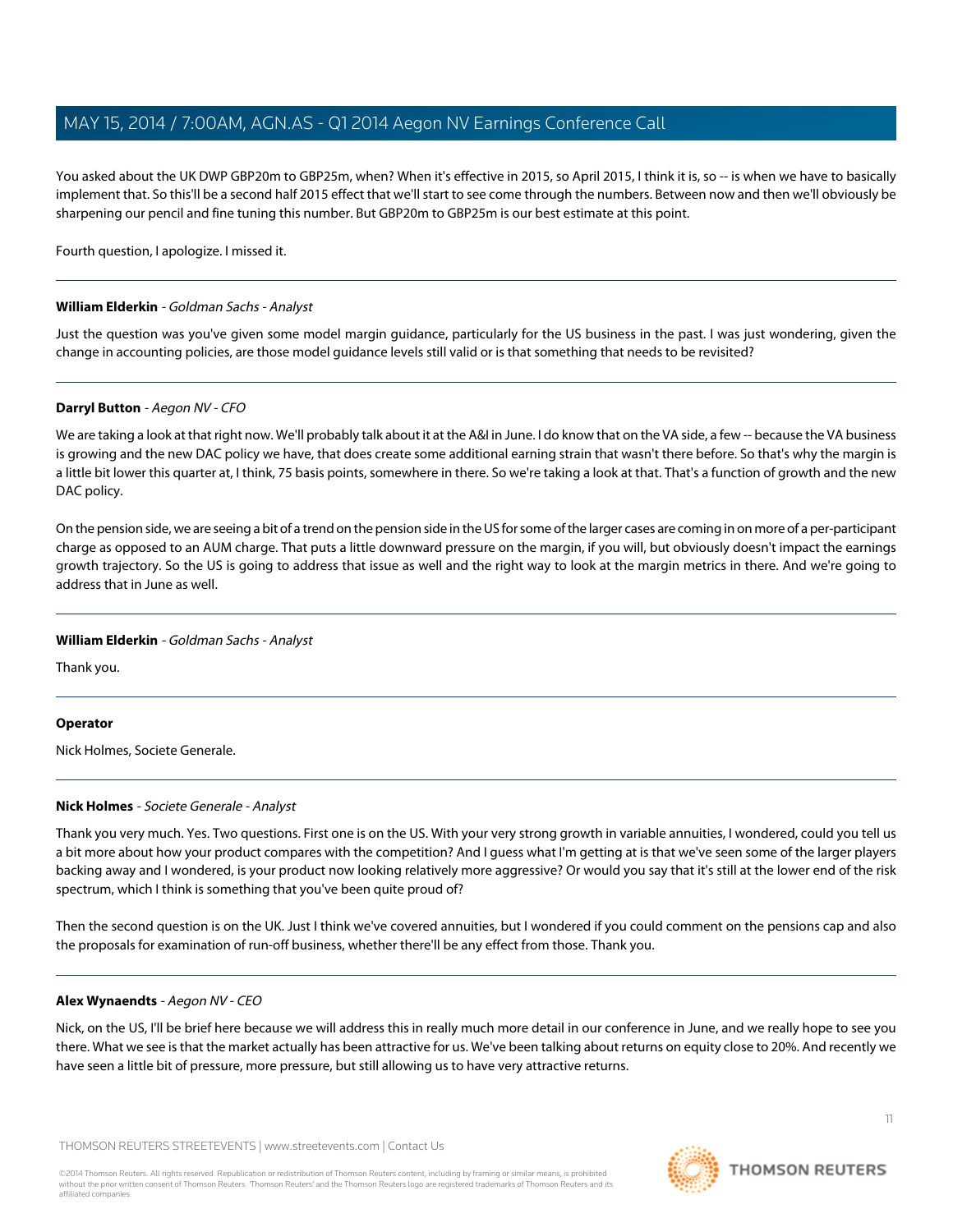In terms of products and developments, I really would like to defer to June so you get a complete picture. But you know our strategy. We've been consistent in ensuring that we get products that are right for our customers, but also at the same time are the correct risk profile for Aegon. And we will continue to do so.

In terms of UK, is there anything you want to add on what you just said, Darryl?

#### **Darryl Button** - Aegon NV - CFO

Well it is -- the pension cap is the DWP issue that I mentioned earlier, Nick, so our corporate book does have some exposure to these caps. And we have sized that at an earnings impact of about GBP20m to GBP25m per year, effective April of next year. But we'll have -- as I mentioned before, we're still doing some -- as we get closer to implementation -- there's many moving pieces behind it as well. We'll update our guidance as we go, but that's our best number for now.

#### **Nick Holmes** - Societe Generale - Analyst

And is there any quick comment on the run-off proposal? The FCA has said that it will look at run-off books, look at treatment of customers. Any concerns for you in that respect?

#### **Darryl Button** - Aegon NV - CFO

No. It's too early for us to comment on that. We don't think that there's an issue, but obviously we wait and we see and we will participate in the review. And we will update as we know more. But at this point we don't think that there's anything to communicate.

#### **Nick Holmes** - Societe Generale - Analyst

That's great. Thank you very much.

#### <span id="page-11-0"></span>**Operator**

Francois Boissin, Exane BNP Paribas.

#### **Francois Boissin** - Exane BNP Paribas - Analyst

Yes. Good morning, gentlemen. Two questions, please. First one on the Dutch pension fund, their buy-out market. Can you give us your views of what's going on there? And maybe can you elaborate a bit on the past deals that you might have achieved and the pricing conditions?

And the second question is on Solvency II and economic solvency. When do you guys plan to disclose economic solvency or any [property] for Solvency II numbers? And are there any areas of concerns currently regarding the calibration of the solvency capital requirement? Thank you.

#### **Alex Wynaendts** - Aegon NV - CEO

Francois, thank you for your questions. In relation to the pension fund business, as you know there is a big pipeline in the sense that there's many companies that have pension funds. And clearly those pension funds are too small or it's not sustainable for them to run them on an independent basis. We see clearly an improvement in the market. And that means that pension funds therefore are getting to the levels that they can effectively be transferred and transfer the [liabilities] to insurance companies like ourselves.

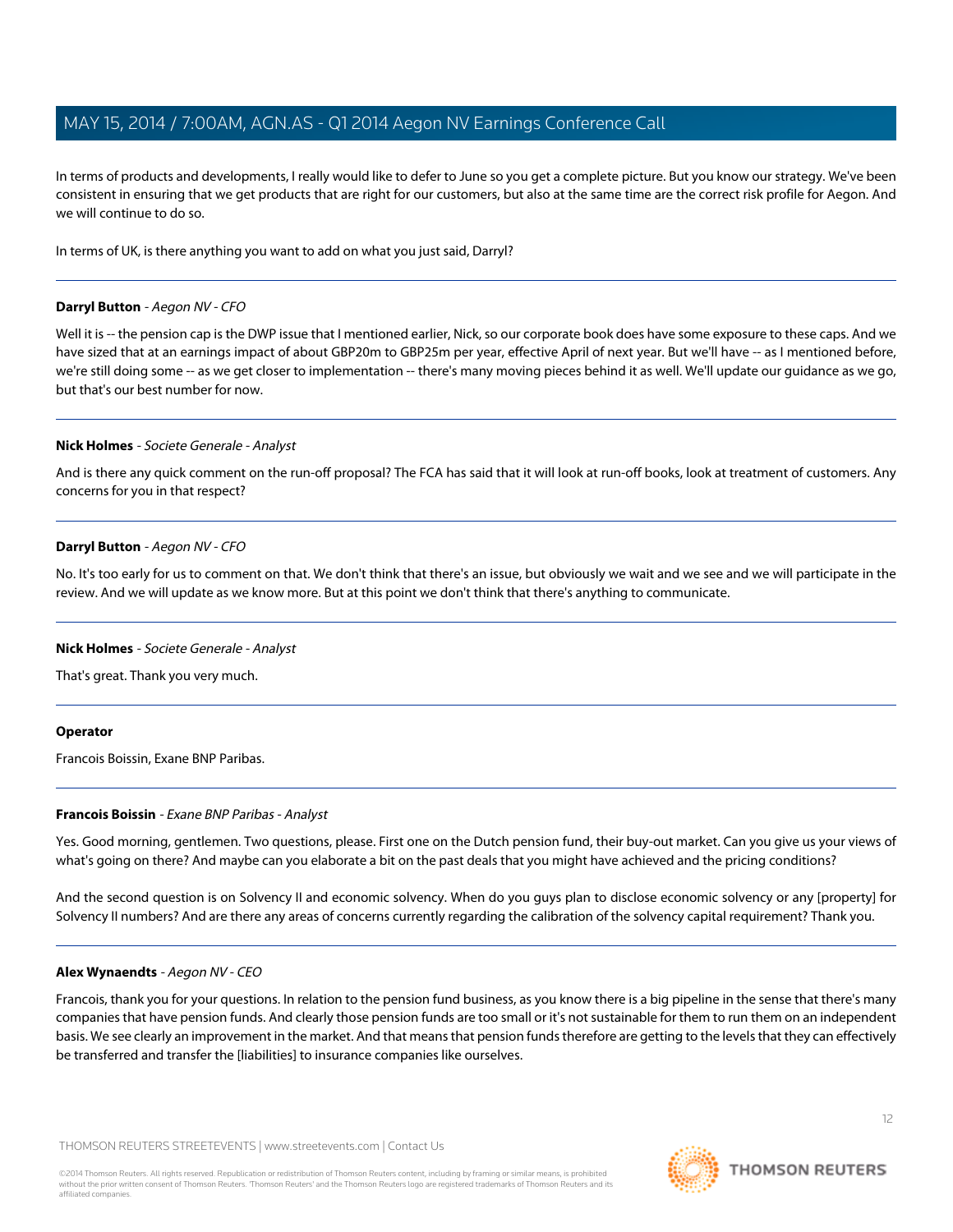We are well positioned in that sector. We have a strong balance sheet; I think it's important too. And as such I think we'll continue to see the flow. But these flows are not regular so you'll see certain quarters get bigger contracts, other quarters less. It's not going to be regular. But the trend is there.

And we are well positioned not only in the transfer of liabilities, but equally strongly positioned in the whole what we call PPI business, which is effectively a kind of 401k, and that's probably the best, easiest comparison for all of you, part of the pension sector which is purely a defined contribution and where the investment risk is for the account of the employees.

That's a segment where we are participating also in. And we see continuous good flows in there. And we'll continue to report that. So I'm pretty optimistic on that part of the business. As you know, there are not that many players active in that market. That means therefore we're also able to maintain our pricing discipline, and that's equally important.

In terms of Solvency II, I made a --.

#### **Francois Boissin** - Exane BNP Paribas - Analyst

Sorry about that, just a follow-up question on the pension fund buy-out. Do you disclose any figures on deals you achieved in the past 12 months?

#### **Alex Wynaendts** - Aegon NV - CEO

No, we are not explicitly giving you deals. In some cases deals are important for the Company and then there is a press release. But in general we do not give the names of the companies. What I was trying to say is that there is a healthy flow. There is a big pipeline.

But again, these transactions are not taking place on a regular basis quarter by quarter. It's somewhat a bit lumpy. But there is a good flow. And more important, as I said, we are able to maintain our pricing discipline. And that's important. And that's because the market effectively is only limited to a very few number of players.

#### **Francois Boissin** - Exane BNP Paribas - Analyst

Okay. And in terms -- so pricing discipline in terms of IRR or in terms of -- is this like 10%, 12%? What's your threshold there?

#### **Alex Wynaendts** - Aegon NV - CEO

Darryl, do you want to comment on this?

#### **Darryl Button** - Aegon NV - CFO

Yes. Our pricing threshold is we have economic pricing and we look for 1,000 basis points over swaps on a pre-tax basis, and that's our minimum threshold. And then we look to actually get a spread over and above that. But that's our walk-away number.

#### **Alex Wynaendts** - Aegon NV - CEO

Yes. And that gets reflected in our MCVNB, which is positive on the pension business. I think that's an achievement actually. It's not always been the case and the market has been very aggressive in the past. But that -- we see now that we're able to maintain our pricing discipline.

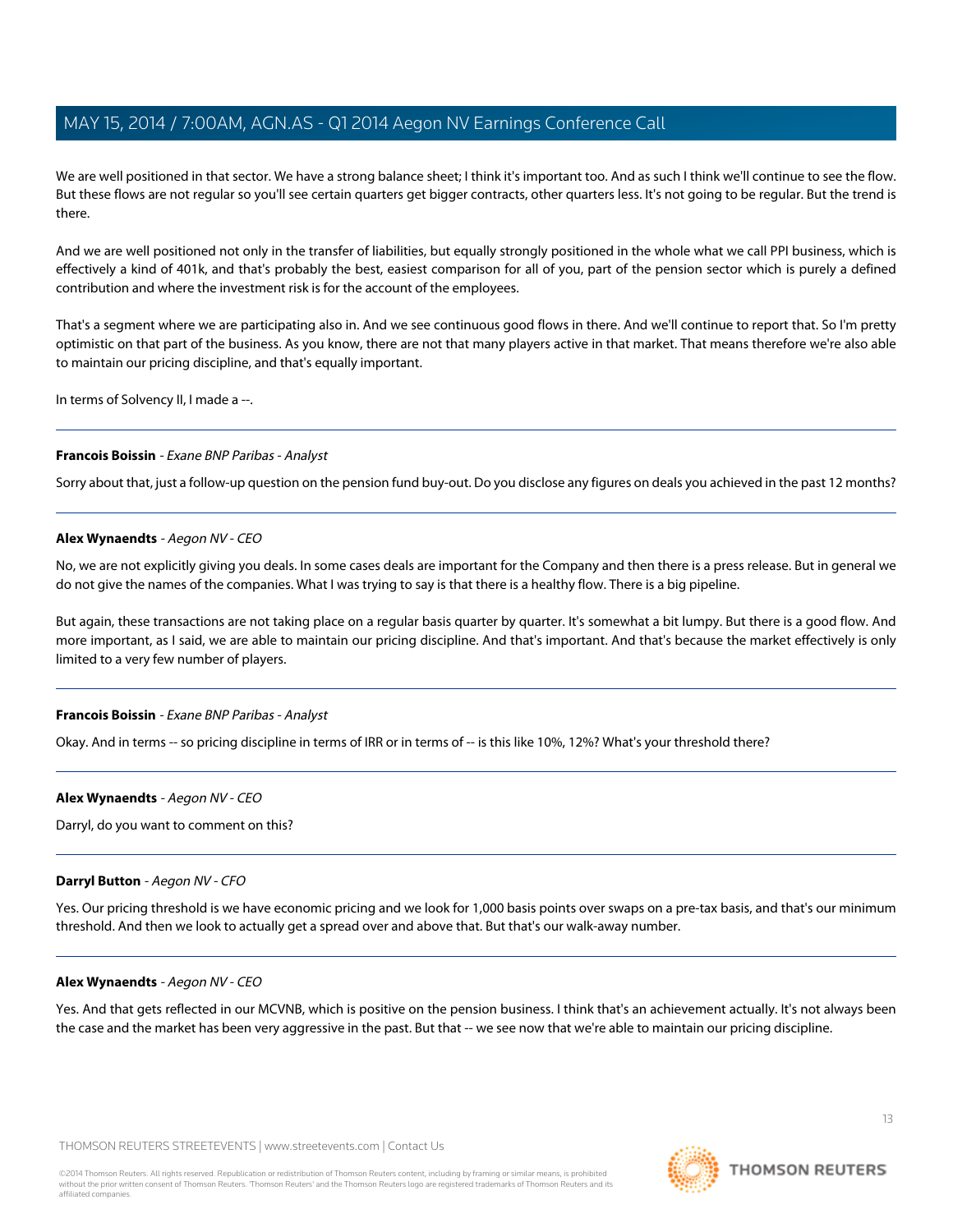In terms of Solvency II, unfortunately there's not much more I can say than I've said in the introduction. The one thing we now know is that we should count on January 1, 2016. We do know there's a lot of outstanding details and implementation. We also know that these details could have quite a varying impact of which we are not at all, at this point in time, clear about what the ranges are.

I think that's also clear to European Commission on the one side, Parliament, the EIOPA, that it's important to come to conclusion relatively soon if you want to be able to implement this at January 1, 2016.

The important one that was raised earlier for Aegon obviously is we need to get clarity around how we implement deduction aggregation in order to get equivalents for the US. But again, with all the stakeholders involved and our regulators understanding the importance of it, I have every confidence that we'll get to a workable solution within the timeframe.

#### **Francois Boissin** - Exane BNP Paribas - Analyst

Okay. That's helpful. And in terms of calendar, do you expect to bring up new numbers to the market in H2 2015, or do you expect 2016 is the first -- is the earliest we can expect numbers from you guys?

#### **Alex Wynaendts** - Aegon NV - CEO

As I said, Francois, we will, based on what we know at that time, try to give you a bit more clarity on what we'll be doing in our June conference. Today is too early. So in June, hopefully we'll be able to say more. But again it depends on others, not so much ourselves. We'll give you more clarity then.

#### **Francois Boissin** - Exane BNP Paribas - Analyst

Okay. Thank you very much indeed.

#### **Alex Wynaendts** - Aegon NV - CEO

Thank you.

#### <span id="page-13-0"></span>**Operator**

(Operator Instructions). [Aki Khan], Dow Jones.

#### **Aki Khan** - Dow Jones - Media

Yes. Good morning. One question following up on the price discipline. Could you explain to me what this entails, 1,000 basis points over swaps?

#### **Darryl Button** - Aegon NV - CFO

Yes. So when we look at the cost of capital that we build into our economic pricing models, we price everything on an economic basis, which means we use forward curves and swap curves. We don't use rising interest rates and we don't use long-term economic or long-term equity return assumptions. When we make market assumptions we use forward curves.